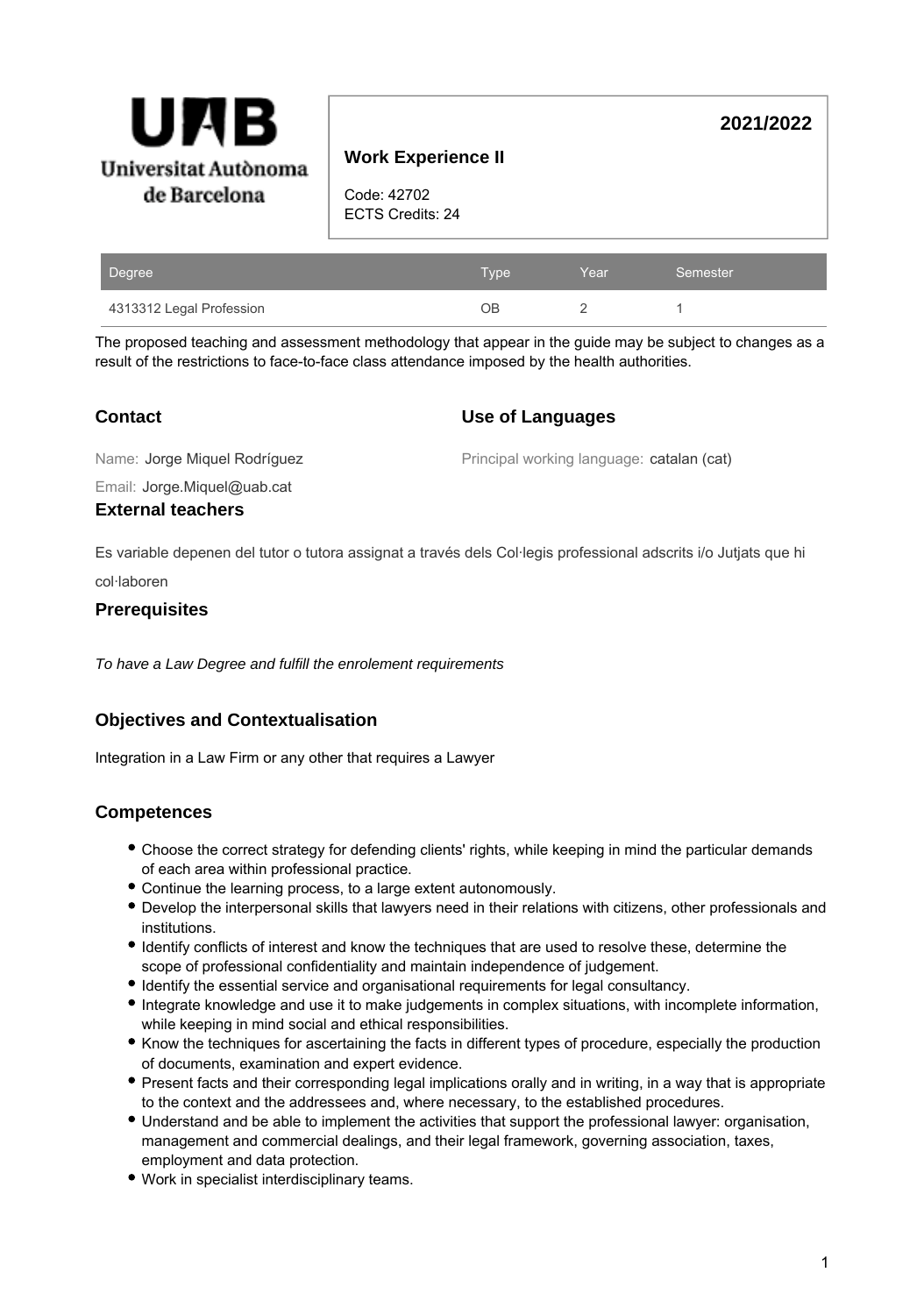# **Learning Outcomes**

- 1. Apply the techniques, tactics and strategies needed to resolve any legal affair, whether judicially or extra-judicially.
- 2. Continue the learning process, to a large extent autonomously.
- 3. Develop the interpersonal skills that lawyers need in their relations with citizens, other professionals and institutions.
- 4. Identify the interdisciplinary implications of the commission received.
- 5. Identify the substantive aspects of each case and use the most appropriate means of proof.
- 6. Integrate knowledge and use it to make judgements in complex situations, with incomplete information, while keeping in mind social and ethical responsibilities.
- 7. Know the profession's code of practice.
- 8. Know the workings of a law firm: administration, fiscal matters, management and resources.
- 9. Locate, analyse and assess the legislation, case law and scientific doctrine applicable to the case.
- 10. Master techniques for analysing problems and making professional decisions.
- 11. Present facts and their corresponding legal implications orally and in writing, in a way that is appropriate to the context and the addressees and, where necessary, to the established procedures.
- 12. Work in specialist interdisciplinary teams.

## **Content**

Working in a law firm developing the competences of a lawyer

## **Methodology**

Same as PR I

Annotation: Within the schedule set by the centre or degree programme, 15 minutes of one class will be reserved for students to evaluate their lecturers and their courses or modules through questionnaires.

## **Activities**

| <b>Title</b>            | <b>Hours</b> | <b>ECTS</b> | <b>Learning Outcomes</b>              |
|-------------------------|--------------|-------------|---------------------------------------|
| Type: Directed          |              |             |                                       |
| same as Practic I       | 275          | 11          | 8, 1, 7, 10, 5, 4, 9, 6, 2, 3, 12, 11 |
| <b>Type: Supervised</b> |              |             |                                       |
| same as Practic I       | 275          | 11          | 8, 1, 7, 10, 5, 4, 9, 6, 2, 3, 12, 11 |
| Type: Autonomous        |              |             |                                       |
| same as Practic I       | 50           | 2           | 4, 9, 2, 11                           |

## **Assessment**

Same as Pr I

# **Assessment Activities**

| <b>Title</b><br><b>Learning Outcomes</b> |
|------------------------------------------|
|------------------------------------------|